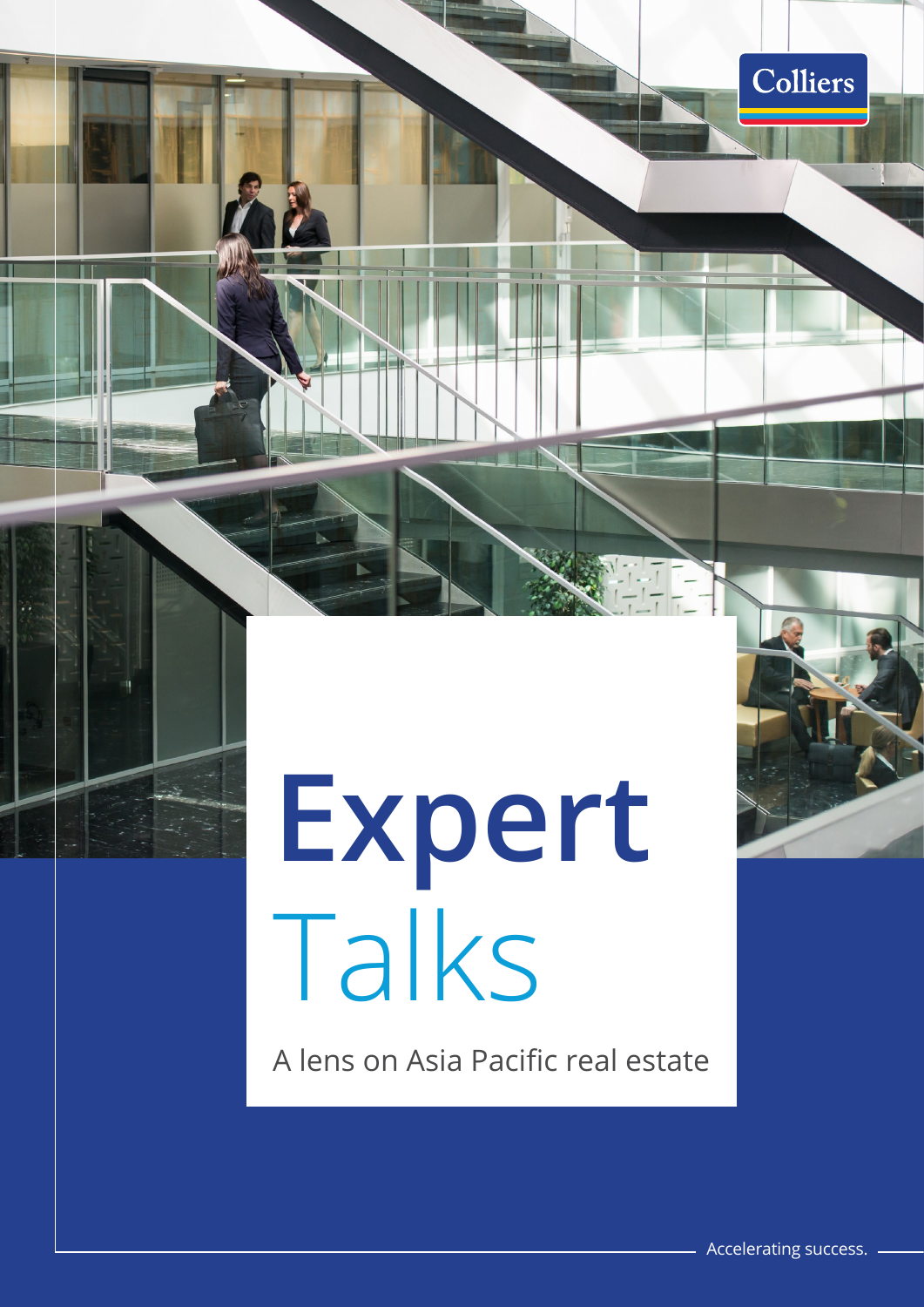In this latest edition of Expert Talks, the head of Colliers' Asia Enterprise Market Solutions business explains why collaboration is the essential ingredient in meeting evolving client demands for flexibility and strategic support.

With close to two decades of experience and an extensive knowledge of Asia Pacific markets and cultures, Michael Bowens is an expert in providing transaction management and strategic planning services to corporate occupiers across the region.

In his career, he has managed numerous exclusive accounts, including Fortune 500 clients in sectors such as technology, financial services, aviation and consumer goods. He also led multiple projects to help some of these esteemed clients establish large regional headquarters campuses. Michael joined Colliers in Singapore 10 years ago and now leads the Enterprise Market Solutions (EMS) business in Asia, which is responsible for providing services to clients who prefer the flexibility of working with sector- or market-specific best-inclass consultants.



#### **Michael Bowens**

Managing Director & Head Enterprise Market Solutions Asia

### What would you say is unique about Colliers' Enterprise Market Solutions approach, in terms of the strategic value it provides to clients?

What makes Colliers' Enterprise Market Solutions approach unique is our culture of collaboration and the connectivity that seamlessly links our teams regionally and globally. To ensure transparent communication as a team and a business, I connect with all of our teams based in Asia regularly. During these calls, constructive exchanges of information and collaborative discussions take place, and they go a long way towards supporting our clients across geographies.

As compared to some competitors, our ability to function seamlessly across our offices in the region is what really defines and differentiates us. Our success is based on our ability to understand the aspirations of our clients, and effectively communicate those insights across our teams to deliver the best advice for our clients across multiple markets.

#### It is evident that the industry has been dealing with some extraordinary shifts in the last few years. How have you seen client needs change and how is your team evolving in response?

Cost always has and always will be a key consideration, this remains a constant. These days, we are seeing many clients reassessing their workplace strategies to meet the demands of an evolving workplace and employee experience. We work closely with our clients to create holistic solutions that can help them navigate the ongoing changes and thrive in this new era of work. There's no one-size-fits-all approach, but our clients really value strategic advice on these issues, as it also helps them optimise costs.

Clients always prefer the flexibility to choose and not be constrained by having to work with an exclusive real estate consultancy. Many prefer what we term the "best-in-class" model: to appoint the best provider for each market or industry they are focused on. We established the Enterprise Market Solutions team to work with just those types of clients and that has become a big part of the business with massive potential.

At the same time, many organisations are now placing a strong emphasis on the future of work, health and safety of their people at workplaces, as well as corporate sustainability efforts. These are areas where our Enterprise Market Solutions team in Asia can offer our expert advice to realise the objectives of these clients.